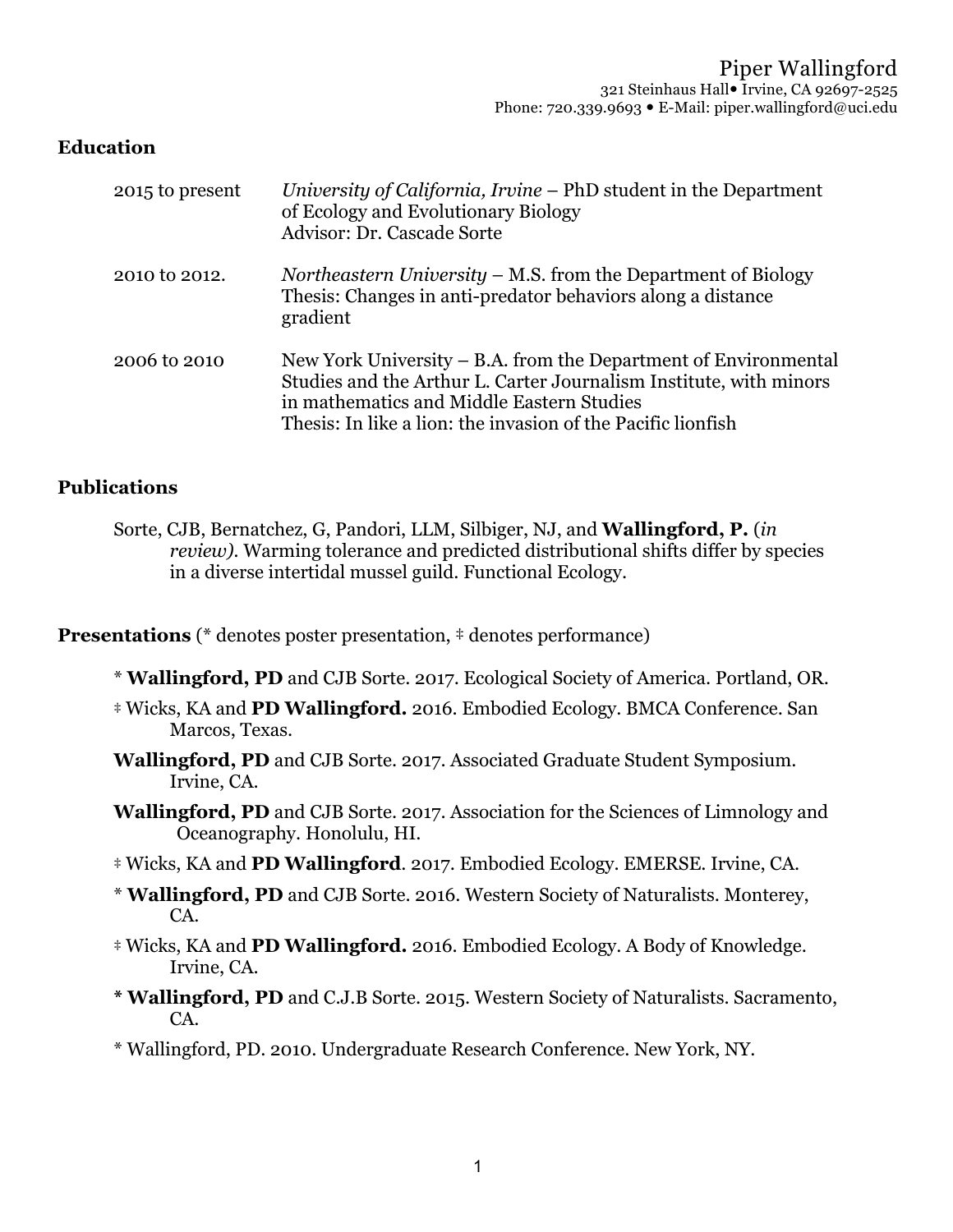# **Fellowships, Honors, and Awards**

| 2017         | UCI Associated Graduate Students Travel Grant (\$400)          |
|--------------|----------------------------------------------------------------|
| 2017         | Ecology and Evolutionary Biology Travel Award (\$500)          |
| 2016         | Inducted to Golden Key International Honour Society            |
| 2016         | UCI OCEANS Fellowship (\$7,000)                                |
| 2015 to 2019 | University of California, Irvine Provost Fellowship (\$20,000) |
| 2010         | Graduated magna cum laude from New York University             |
| 2010         | Graduated with honors from Department of Environmental Studies |
| 2010         | Inducted to Phi Beta Kappa International Honour Society        |
| 2010         | Panel winner at NYU Undergraduate Research Conference          |
| 2006 to 2010 | NYU College of Arts and Sciences Scholarship (\$100,000)       |
| 2006 to 2010 | NYU College of Arts and Sciences Dean's Honor List             |
| 2006 to 2010 | NYU College of Arts and Sciences Presidential Honor's Scholar  |
| 2006 to 2010 | Robert C. Byrd Congressional Scholarship (\$6,000)             |

# **Research Experience**

| 2015 to present | University of California, Irvine – Graduate Research Assistant.<br>Conduct field observations of keystone predator and foundation<br>species populations in rocky intertidal ecosystems along latitudinal<br>and vertical tide height gradients.                                                                                                                         |
|-----------------|--------------------------------------------------------------------------------------------------------------------------------------------------------------------------------------------------------------------------------------------------------------------------------------------------------------------------------------------------------------------------|
| 2013 to 2015    | Advanced Cleanup Technologies – Senior Environmental Scientist.<br>Conducted environmental assessments and historical reviews of<br>properties to assess levels of environmental contaminants.                                                                                                                                                                           |
| 2012            | Oceana – Science and Protected Species Intern. Co-authored an<br>investigative report documenting compliance and effectiveness of<br>the use of turtle excluder devices in the Gulf of Mexico. Assisted<br>with literature reviews, data analysis, and policy drafting.                                                                                                  |
| 2011            | University of Miami Shark Research and Conservation Program –<br>Master's Thesis. Assessed changes in fish anti-predator behaviors<br>along risk and refuge gradients in mangrove and reef ecosystems.<br>Conducted shark tagging surveys and collected biological samples.                                                                                              |
| 2008 to 2010    | New York City Audubon Society – Program Coordinator and<br>research assistant. Collected and analyzed data to determine which<br>city buildings saw the highest numbers of bird strikes in<br>Manhattan. Participated in population counts and banding of great<br>egret chicks and analyzed long-term population data of wading bird<br>populations in New York Harbor. |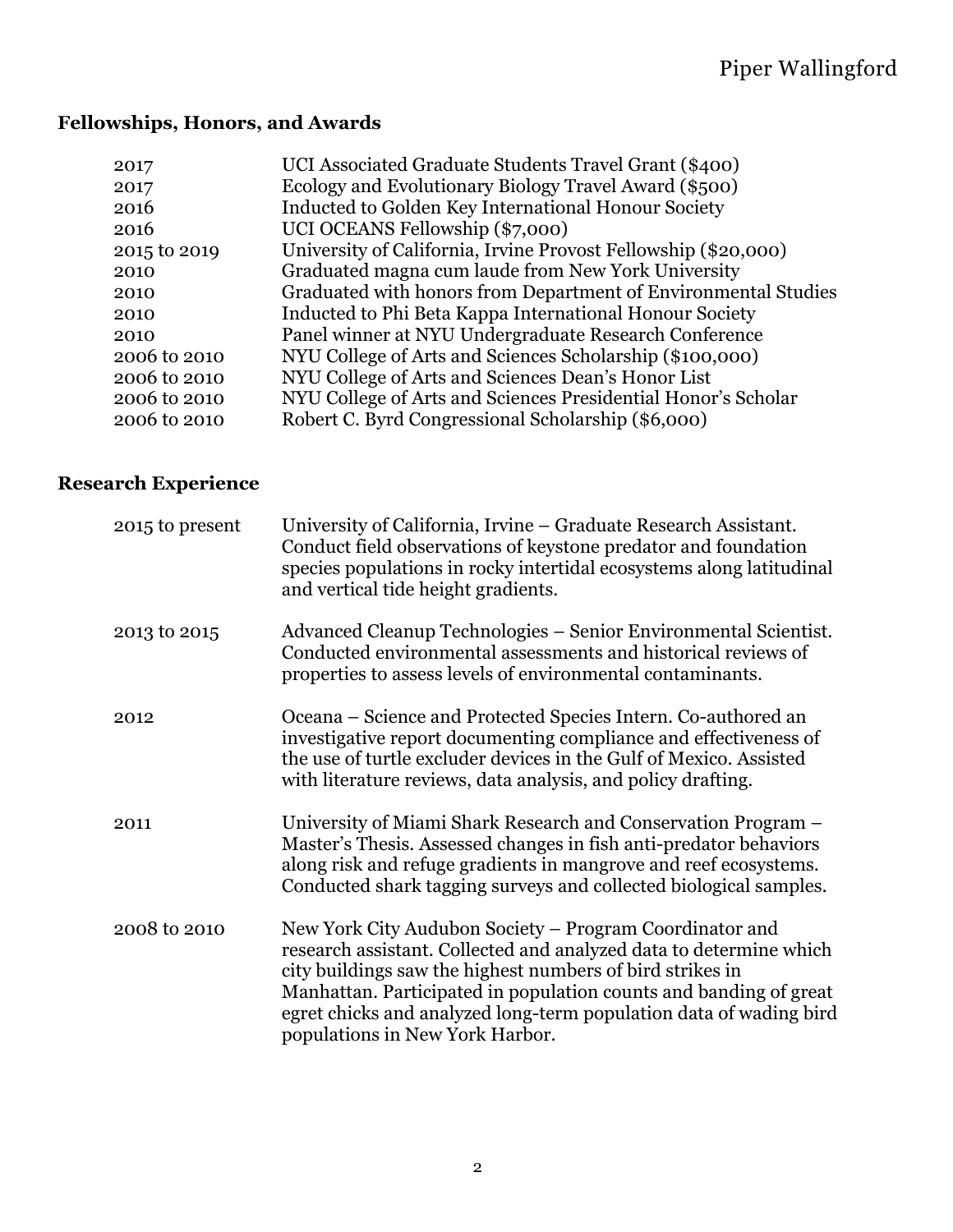## **Ongoing Research Collaborations**

Using Bayesian methods to quantify predator-prey overlap along a latitudinal gradient. Collaborators: Nyssa Silbiger and Cascade Sorte

Predicting species-specific distributional shifts in the New Zealand Mussel Guild. Collaborators: Cascade Sorte, Genevieve Bernatchez, Lauren Pandori, and Nyssa Silbiger

## **Teaching Experience**

| 2015 to present | University of California, Irvine – Co-Instructor<br>Cli-Fi: The Science of Climate Fiction (Spring 2017)                                                                                                                                                        |
|-----------------|-----------------------------------------------------------------------------------------------------------------------------------------------------------------------------------------------------------------------------------------------------------------|
|                 | <b>Guest Lecturer</b><br>Ecology 106: Ecology and Evolution (Spring 2017)                                                                                                                                                                                       |
|                 | <b>Teaching Assistant</b><br>Biology 93: From DNA to Organisms (Fall 2015)<br>Biology 94: From Organisms to Ecosystems (Winter 2016)<br>Ecology 179: Lab: Freshwater Field Ecology (Spring 2016)<br>Ecology 106: Ecology and Evolution (Winter and Spring 2017) |
| 2013 to 2015    | New York Aquarium – Volunteer Dive Team Instructor<br>Provided continuing education on conservation and marine biology.                                                                                                                                         |
| 2012 to 2013    | Kaplan Test Prep – SAT and ACT Instructor<br>Taught college entrance exam preparation courses.                                                                                                                                                                  |
| 2011            | University of Miami Shark Research and Conservation Program –<br>Research Intern. Provided conservation lectures and organized<br>research trips for high school students.                                                                                      |
| 2008 to 2009    | New York City Audubon Society - Research Intern.<br>Developed educational materials in collaboration with middle and<br>high school teachers to promote conservation and interest in STEM.                                                                      |

### **Mentoring and Outreach**

| 2017            | Presenter at Girls in Ocean Sciences at the Ocean Institute       |
|-----------------|-------------------------------------------------------------------|
| 2017            | Presenter at Children's Water Festival                            |
| 2016 to present | Advising undergraduate researcher Ritika Singh on undergraduate   |
|                 | research and the development of citizen science outreach programs |
| 2016 to present | Embodied Ecology – collaboration with choreographer Koryn Ann     |
|                 | Wicks to develop an artistic performance piece that represents    |